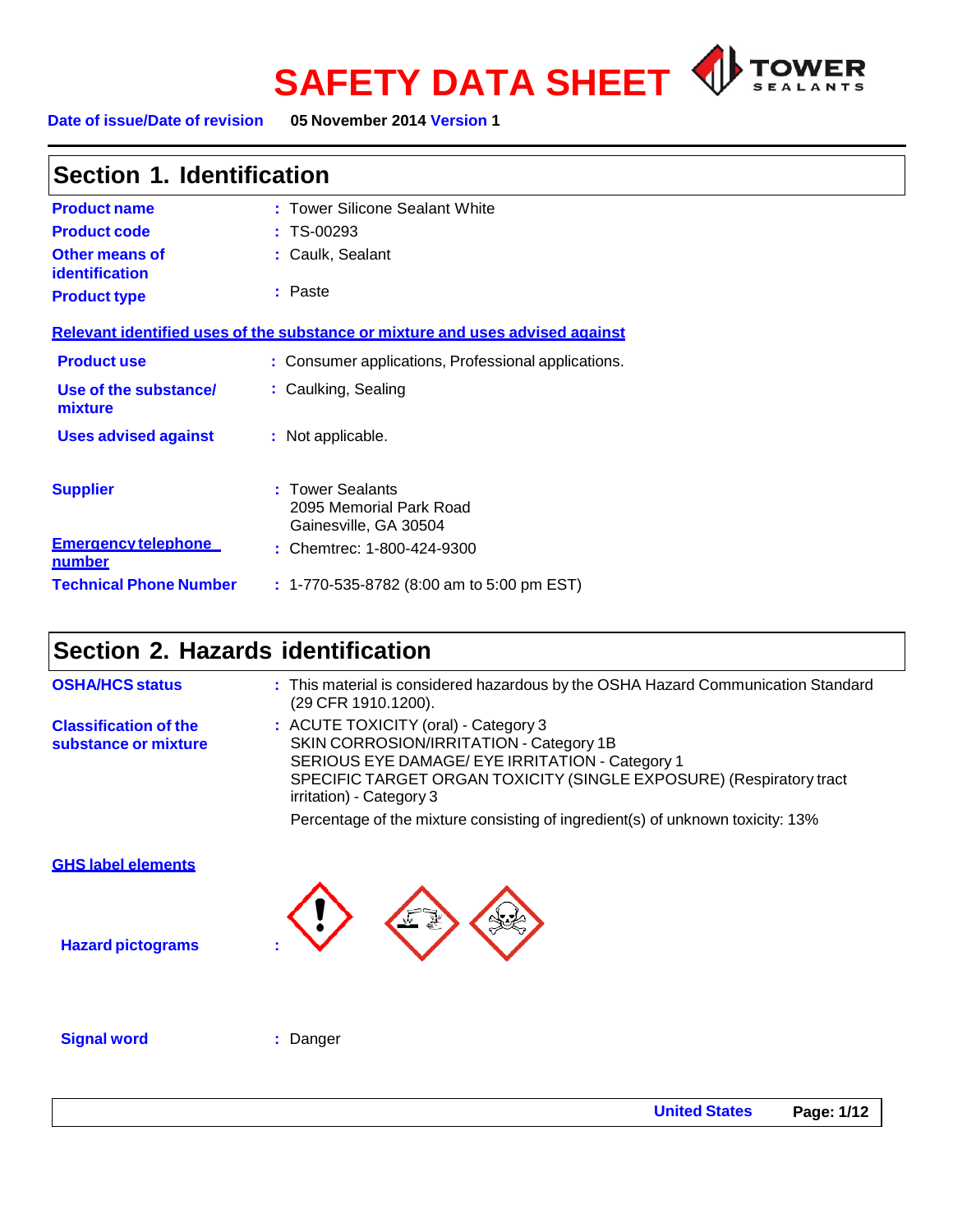### **Section 2. Hazards identification**

| <b>Hazard statements</b>                   | : Toxic if swallowed.                                                                                                                                                                                                                                                                                                                                                                                                                                                                                                                                                                                                                                   |
|--------------------------------------------|---------------------------------------------------------------------------------------------------------------------------------------------------------------------------------------------------------------------------------------------------------------------------------------------------------------------------------------------------------------------------------------------------------------------------------------------------------------------------------------------------------------------------------------------------------------------------------------------------------------------------------------------------------|
|                                            | : Causes severe skin burns and eye damage.<br>: May cause respiratory irritation.                                                                                                                                                                                                                                                                                                                                                                                                                                                                                                                                                                       |
| <b>Precautionary statements</b>            |                                                                                                                                                                                                                                                                                                                                                                                                                                                                                                                                                                                                                                                         |
| <b>Prevention</b>                          | : Wear protective gloves. Wear eye or face protection. Wear protective clothing. Use<br>only outdoors or in a well-ventilated area. Avoid breathing dust. Do not eat, drink or<br>smoke when using this product. Wash hands thoroughly after handling.                                                                                                                                                                                                                                                                                                                                                                                                  |
| <b>Response</b>                            | : IF INHALED: Remove victim to fresh air and keep at rest in a position comfortable for<br>breathing. Immediately call a POISON CENTER or physician. IF SWALLOWED:<br>Immediately call a POISON CENTER or physician. Rinse mouth. Do NOT induce<br>vomiting. IF ON SKIN (or hair): Take off immediately all contaminated clothing. Rinse<br>skin with water or shower. Wash contaminated clothing before reuse. Immediately call<br>a POISON CENTER or physician. IF IN EYES: Rinse cautiously with water for several<br>minutes. Remove contact lenses, if present and easy to do. Continue rinsing.<br>Immediately call a POISON CENTER or physician. |
| <b>Storage</b>                             | : Store locked up.                                                                                                                                                                                                                                                                                                                                                                                                                                                                                                                                                                                                                                      |
| <b>Disposal</b>                            | : Dispose of contents and container in accordance with all local, regional, national and<br>international regulations.                                                                                                                                                                                                                                                                                                                                                                                                                                                                                                                                  |
| <b>Supplemental label</b><br>elements      | : Avoid contact with skin and clothing. Wash thoroughly after handling. Emits toxic fumes<br>when heated.                                                                                                                                                                                                                                                                                                                                                                                                                                                                                                                                               |
| <b>Hazards not otherwise</b><br>classified | : Prolonged or repeated contact may dry skin and cause irritation.                                                                                                                                                                                                                                                                                                                                                                                                                                                                                                                                                                                      |

# **Section 3. Composition/information on ingredients**

| <b>Substance/mixture</b> | : Mixture                      |
|--------------------------|--------------------------------|
| <b>Product name</b>      | : Tower Silicone Sealant White |

| Ingredient name                                    | $\frac{9}{6}$ | <b>CAS number</b> |
|----------------------------------------------------|---------------|-------------------|
| Siloxanes and Silicones, di-Me, hydroxy-terminated | 140 - 70      | 70131-67-8        |
| Distillates (petroleum), hydrotreated middle       | $ 3 - 7$      | 64742-46-7        |
| Methylsilanetriyl Triacetate                       | $11 - 5$      | 4253-34-3         |
| Triacetoxyethylsilane                              | $1 - 5$       | 17689-77-9        |
| Titanium Dioxide                                   | $0.5 - 1.5$   | 14808-60-7        |

SUB codes represent substances without registered CAS Numbers.

Any concentration shown as a range is to protect confidentiality or is due to batch variation.

There are no additional ingredients present which, within the current knowledge of the supplier and in the **concentrations applicable, are classified as hazardous to health or the environment and hence require reporting in this section.**

**Occupational exposure limits, if available, are listed in Section 8.**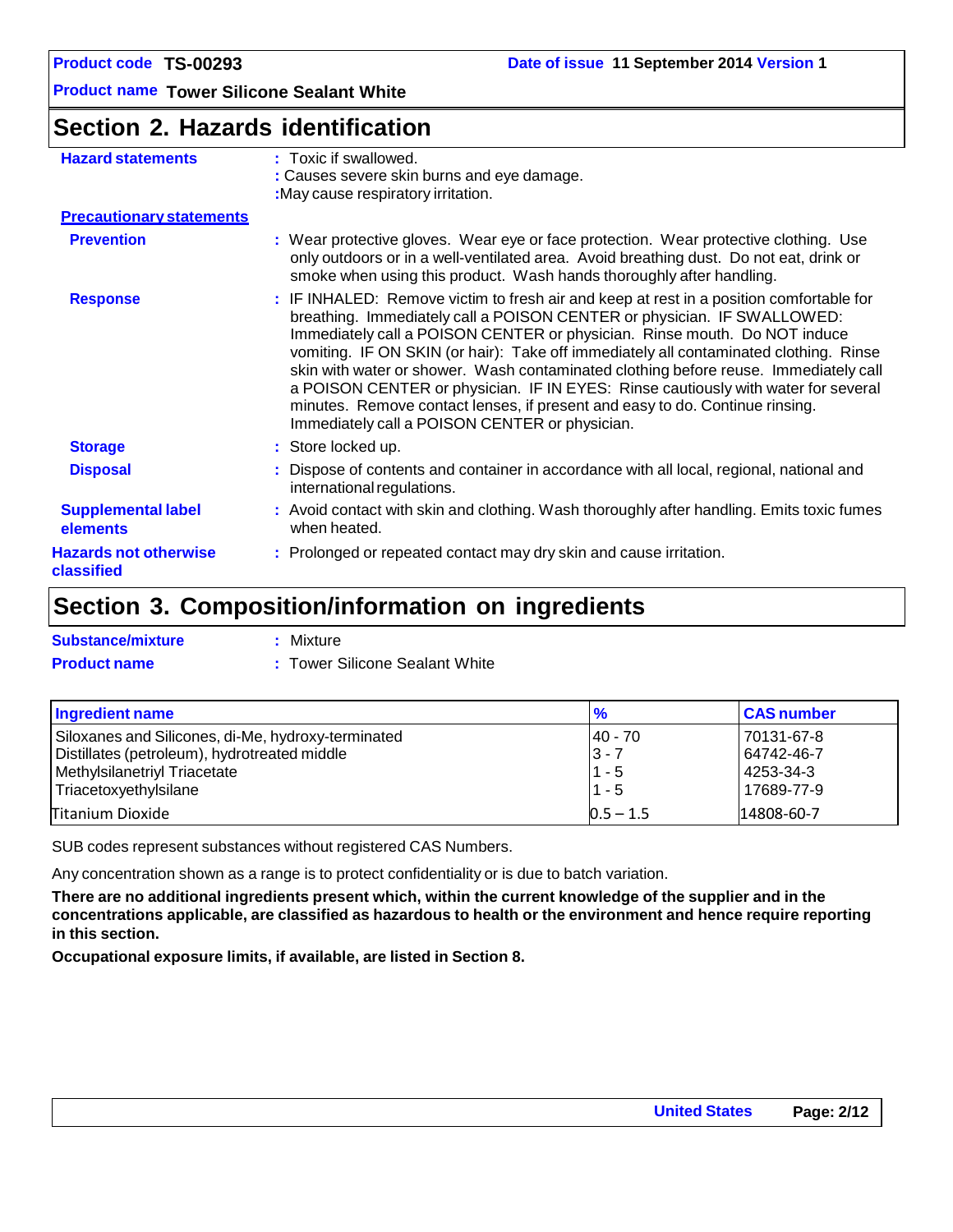### **Section 4. First aid measures**

If ingestion, irritation, any type of overexposure or symptoms of overexposure occur during or persists after use of this product, contact a POISON CONTROL CENTER, EMERGENCY ROOM OR PHYSICIAN immediately; have Safety Data Sheet information available. Never give anything by mouth to an unconscious or convulsing person. **Description of necessary first aid measures**

| <b>Eye contact</b>                                 | : Check for and remove any contact lenses. Immediately flush eyes with running water for                                                                                                                                                                                                                                                                                                                        |
|----------------------------------------------------|-----------------------------------------------------------------------------------------------------------------------------------------------------------------------------------------------------------------------------------------------------------------------------------------------------------------------------------------------------------------------------------------------------------------|
| <b>Inhalation</b>                                  | at least 15 minutes, keeping eyelids open. Seek immediate medical attention.<br>: Remove to fresh air. Keep person warm and at rest. If not breathing, if breathing is<br>irregular or if respiratory arrest occurs, provide artificial respiration or oxygen by trained<br>personnel.                                                                                                                          |
| <b>Skin contact</b>                                | : Remove contaminated clothing and shoes. Wash skin thoroughly with soap and water<br>or use recognized skin cleanser. Do NOT use solvents or thinners.                                                                                                                                                                                                                                                         |
| <b>Ingestion</b>                                   | : If swallowed, seek medical advice immediately and show this container or label. Keep<br>person warm and at rest. Do NOT induce vomiting.                                                                                                                                                                                                                                                                      |
| Most important symptoms/effects, acute and delayed |                                                                                                                                                                                                                                                                                                                                                                                                                 |
| <b>Potential acute health effects</b>              |                                                                                                                                                                                                                                                                                                                                                                                                                 |
| <b>Eye contact</b>                                 | : Causes serious eye damage.                                                                                                                                                                                                                                                                                                                                                                                    |
| <b>Inhalation</b>                                  | : May cause respiratory irritation.                                                                                                                                                                                                                                                                                                                                                                             |
| <b>Skin contact</b>                                | : Causes severe burns. Defatting to the skin.                                                                                                                                                                                                                                                                                                                                                                   |
| <b>Ingestion</b>                                   | : Toxic if swallowed. May cause burns to mouth, throat and stomach.                                                                                                                                                                                                                                                                                                                                             |
| Over-exposure signs/symptoms                       |                                                                                                                                                                                                                                                                                                                                                                                                                 |
| <b>Eye contact</b>                                 | : Adverse symptoms may include the following:<br>pain<br>watering<br>redness                                                                                                                                                                                                                                                                                                                                    |
| <b>Inhalation</b>                                  | : Adverse symptoms may include the following:<br>respiratory tract irritation<br>coughing                                                                                                                                                                                                                                                                                                                       |
| <b>Skin contact</b>                                | : Adverse symptoms may include the following:<br>pain or irritation<br>redness<br>dryness<br>cracking<br>blistering may occur                                                                                                                                                                                                                                                                                   |
| <b>Ingestion</b>                                   | : Adverse symptoms may include the following:<br>stomach pains                                                                                                                                                                                                                                                                                                                                                  |
|                                                    | Indication of immediate medical attention and special treatment needed, if necessary                                                                                                                                                                                                                                                                                                                            |
| <b>Notes to physician</b>                          | : Treat symptomatically. Contact poison treatment specialist immediately if large<br>quantities have been ingested or inhaled.                                                                                                                                                                                                                                                                                  |
| <b>Specific treatments</b>                         | : No specific treatment.                                                                                                                                                                                                                                                                                                                                                                                        |
| <b>Protection of first-aiders</b>                  | : No action shall be taken involving any personal risk or without suitable training. If it is<br>suspected that fumes are still present, the rescuer should wear an appropriate mask or<br>self-contained breathing apparatus. It may be dangerous to the person providing aid to<br>give mouth-to-mouth resuscitation. Wash contaminated clothing thoroughly with water<br>before removing it, or wear gloves. |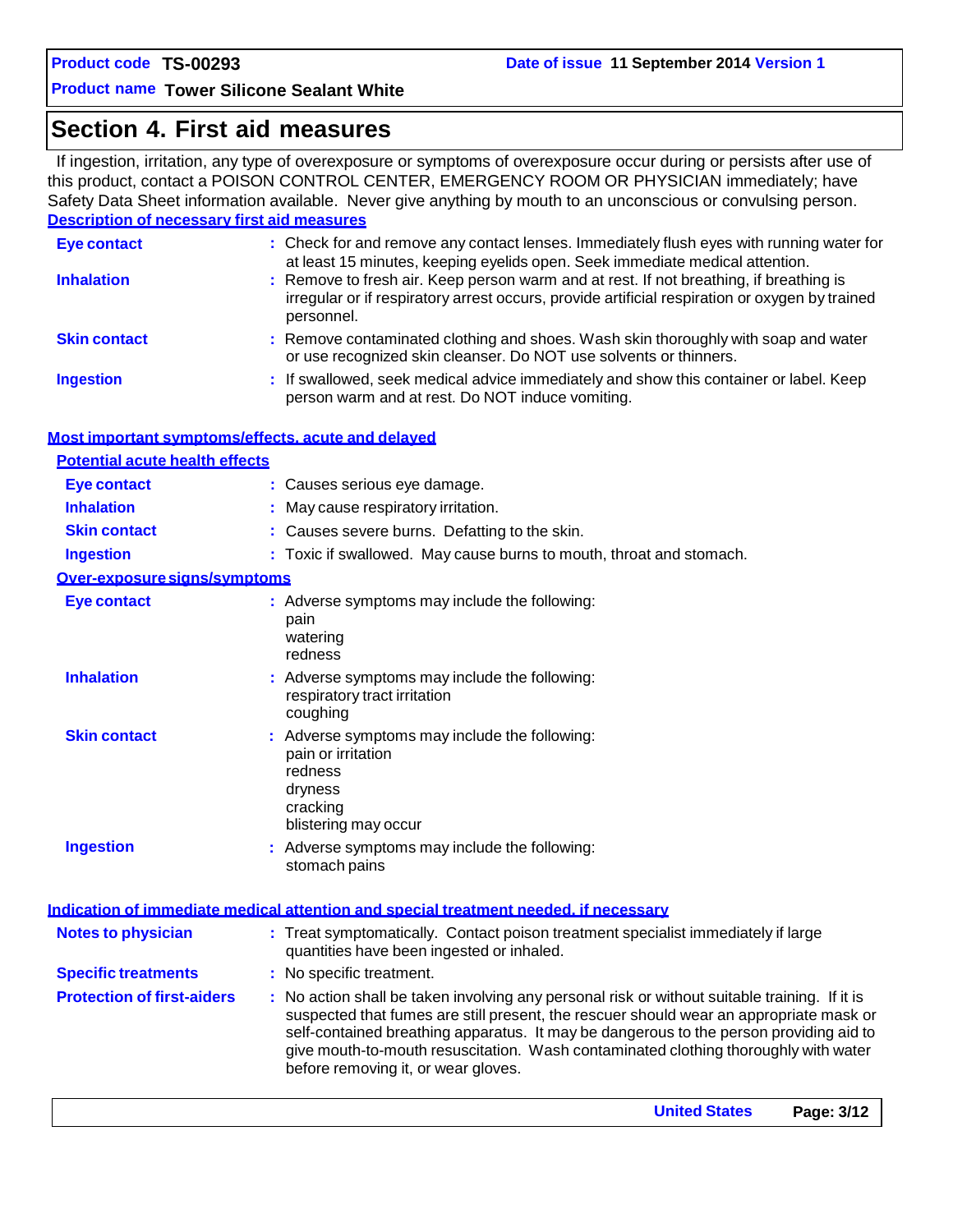**Product name Tower Silicone Sealant White**

# **Section 4. First aid measures**

**See toxicological information (Section 11)**

### **Section 5. Fire-fighting measures**

| <b>Extinguishing media</b><br><b>Suitable extinguishing</b><br>media | : Use an extinguishing agent suitable for the surrounding fire.                                                                                                                                     |
|----------------------------------------------------------------------|-----------------------------------------------------------------------------------------------------------------------------------------------------------------------------------------------------|
| <b>Unsuitable extinguishing</b><br>media                             | : None known.                                                                                                                                                                                       |
| <b>Specific hazards arising</b><br>from the chemical                 | : No specific fire or explosion hazard.                                                                                                                                                             |
| <b>Hazardous thermal</b><br>decomposition products                   | : Decomposition products may include the following materials:<br>carbon dioxide<br>carbon monoxide<br>metal oxide/oxides                                                                            |
| <b>Special protective actions</b><br>for fire-fighters               | : Promptly isolate the scene by removing all persons from the vicinity of the incident if<br>there is a fire. No action shall be taken involving any personal risk or without suitable<br>training. |
| <b>Special protective</b><br>equipment for fire-fighters             | : Fire-fighters should wear appropriate protective equipment and self-contained breathing<br>apparatus (SCBA) with a full face-piece operated in positive pressure mode.                            |

# **Section 6. Accidental release measures**

|                                                              | <b>Personal precautions, protective equipment and emergency procedures</b>                                                                                                                                                                                                                                                                                                        |
|--------------------------------------------------------------|-----------------------------------------------------------------------------------------------------------------------------------------------------------------------------------------------------------------------------------------------------------------------------------------------------------------------------------------------------------------------------------|
| For non-emergency<br>personnel                               | : No action shall be taken involving any personal risk or without suitable training.<br>Evacuate surrounding areas. Keep unnecessary and unprotected personnel from<br>entering. Do not touch or walk through spilled material. Provide adequate ventilation.<br>Wear appropriate respirator when ventilation is inadequate. Put on appropriate<br>personal protective equipment. |
|                                                              | For emergency responders : If specialised clothing is required to deal with the spillage, take note of any information<br>in Section 8 on suitable and unsuitable materials. See also the information in "For non-<br>emergency personnel".                                                                                                                                       |
| <b>Environmental precautions</b>                             | : Avoid dispersal of spilled material and runoff and contact with soil, waterways, drains<br>and sewers. Inform the relevant authorities if the product has caused environmental<br>pollution (sewers, waterways, soil or air).                                                                                                                                                   |
| <b>Methods and materials for containment and cleaning up</b> |                                                                                                                                                                                                                                                                                                                                                                                   |
| <b>Small spill</b>                                           | : Move containers from spill area. Avoid dust generation. Do not dry sweep. Vacuum<br>dust with equipment fitted with a HEPA filter and place in a closed, labeled waste<br>container. Place spilled material in a designated, labeled waste container. Dispose of<br>via a licensed waste disposal contractor.                                                                   |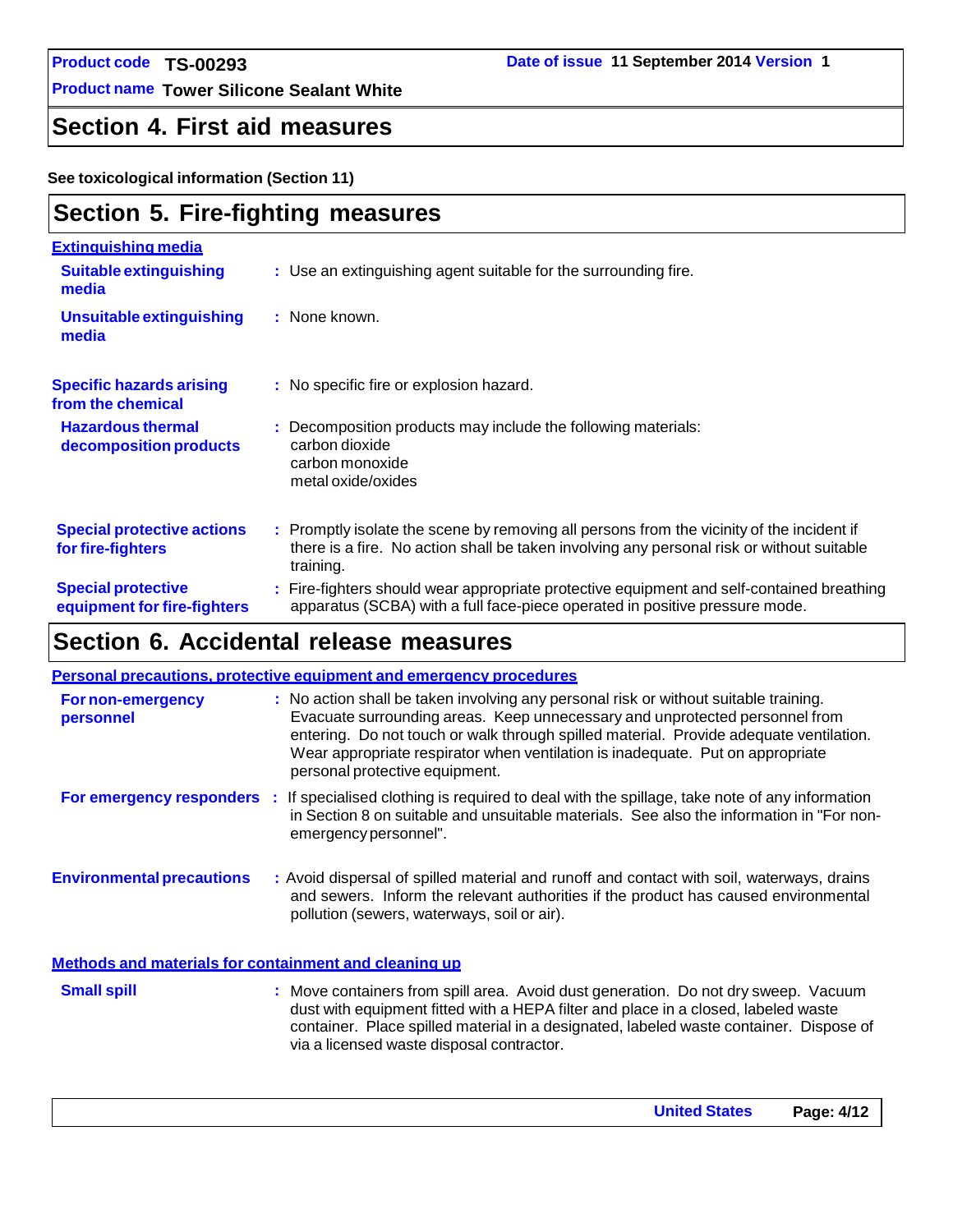**Product name Tower Silicone Sealant White**

### **Section 6. Accidental release measures**

**Large spill Example 20 Figure 1 Containers** from spill area. Approach release from upwind. Prevent entry into sewers, water courses, basements or confined areas. Avoid dust generation. Do not dry sweep. Vacuum dust with equipment fitted with a HEPA filter and place in a closed, labeled waste container. Dispose of via a licensed waste disposal contractor. Note: see Section 1 for emergency contact information and Section 13 for waste disposal.

### **Section 7. Handling and storage**

#### **Precautions for safe handling**

| <b>Protective measures</b>                                                       | : Put on appropriate personal protective equipment (see Section 8). Do not get in eyes or<br>on skin or clothing. Do not ingest. Use only with adequate ventilation. Wear<br>appropriate respirator when ventilation is inadequate. Keep in the original container or<br>an approved alternative made from a compatible material, kept tightly closed when not in<br>use. Empty containers retain product residue and can be hazardous. Do not reuse<br>container.                                                                                                                                          |
|----------------------------------------------------------------------------------|-------------------------------------------------------------------------------------------------------------------------------------------------------------------------------------------------------------------------------------------------------------------------------------------------------------------------------------------------------------------------------------------------------------------------------------------------------------------------------------------------------------------------------------------------------------------------------------------------------------|
| <b>Special precautions</b>                                                       | $:$ If this material is part of a multiple component system, read the Safety Data Sheet(s) for<br>the other component or components before blending as the resulting mixture may have<br>the hazards of all of its parts.                                                                                                                                                                                                                                                                                                                                                                                   |
| <b>Advice on general</b><br>occupational hygiene                                 | : Eating, drinking and smoking should be prohibited in areas where this material is<br>handled, stored and processed. Workers should wash hands and face before eating,<br>drinking and smoking. Remove contaminated clothing and protective equipment before<br>entering eating areas. See also Section 8 for additional information on hygiene<br>measures.                                                                                                                                                                                                                                               |
| <b>Conditions for safe storage,</b><br>including any<br><b>incompatibilities</b> | : Do not store below the following temperature: $5^{\circ}C(41^{\circ}F)$ . Store in accordance with<br>local regulations. Store in original container protected from direct sunlight in a dry, cool<br>and well-ventilated area, away from incompatible materials (see Section 10) and food<br>and drink. Store locked up. Keep container tightly closed and sealed until ready for use.<br>Containers that have been opened must be carefully resealed and kept upright to<br>prevent leakage. Do not store in unlabeled containers. Use appropriate containment to<br>avoid environmental contamination. |

### **Section 8. Exposure controls/personal protection**

| <b>Control parameters</b>                         |                                                                                                                                                                                                                                                                                                                                                                                                                                                                                       |
|---------------------------------------------------|---------------------------------------------------------------------------------------------------------------------------------------------------------------------------------------------------------------------------------------------------------------------------------------------------------------------------------------------------------------------------------------------------------------------------------------------------------------------------------------|
| <b>Occupational exposure limits</b><br>None.      |                                                                                                                                                                                                                                                                                                                                                                                                                                                                                       |
|                                                   |                                                                                                                                                                                                                                                                                                                                                                                                                                                                                       |
| <b>Recommended monitoring</b><br>procedures       | : If this product contains ingredients with exposure limits, personal, workplace<br>atmosphere or biological monitoring may be required to determine the effectiveness of<br>the ventilation or other control measures and/or the necessity to use respiratory<br>protective equipment. Reference should be made to appropriate monitoring standards.<br>Reference to national guidance documents for methods for the determination of<br>hazardous substances will also be required. |
| <b>Appropriate engineering</b><br><b>controls</b> | : Use only with adequate ventilation. If user operations generate dust, fumes, gas, vapor<br>or mist, use process enclosures, local exhaust ventilation or other engineering controls<br>to keep worker exposure to airborne contaminants below any recommended or statutory<br>limits.                                                                                                                                                                                               |
|                                                   | <b>United States</b><br>Page: 5/12                                                                                                                                                                                                                                                                                                                                                                                                                                                    |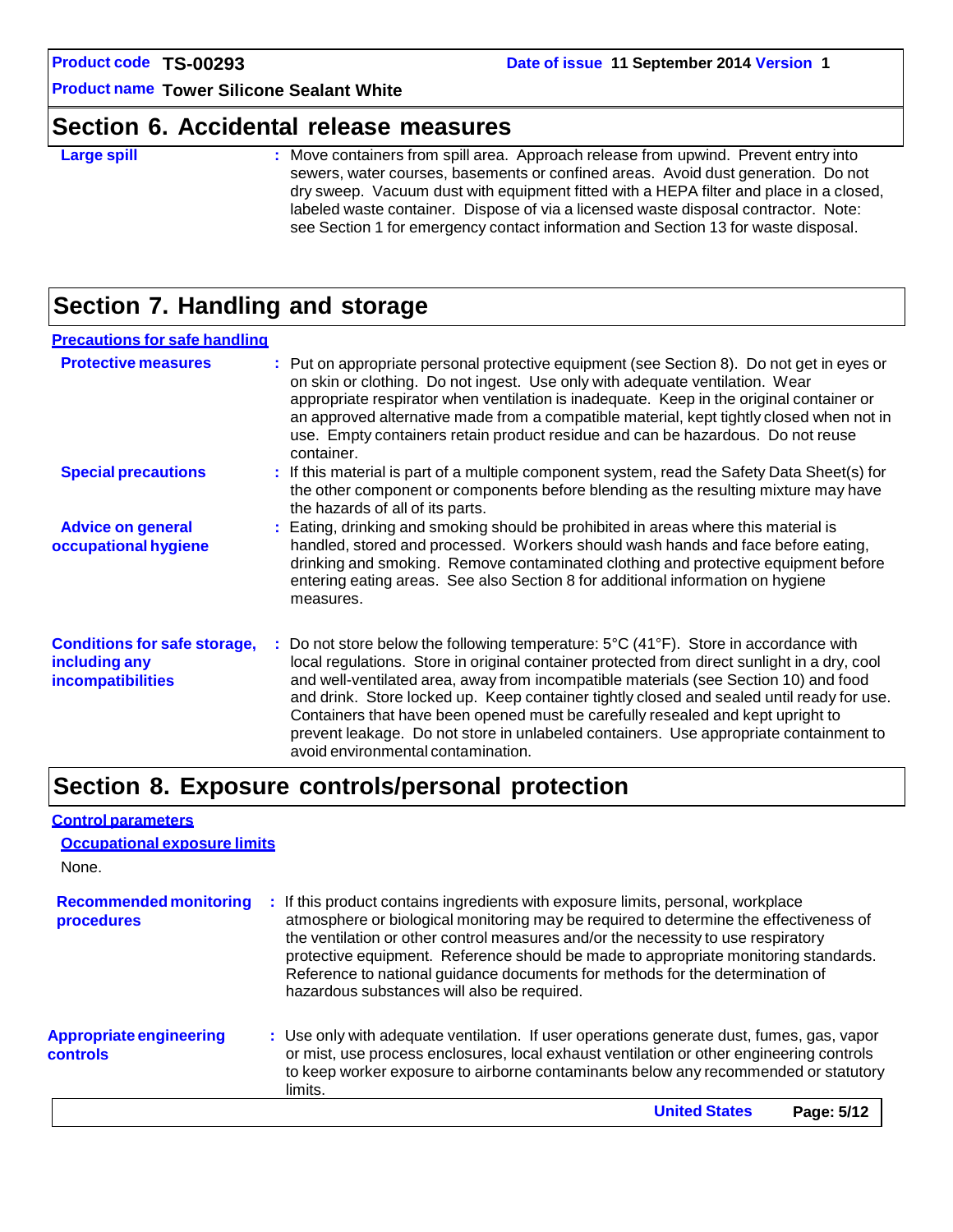**Product name Tower Silicone Sealant White**

# **Section 8. Exposure controls/personal protection**

| <b>Environmental exposure</b><br><b>controls</b>     | : Emissions from ventilation or work process equipment should be checked to ensure<br>they comply with the requirements of environmental protection legislation. In some<br>cases, fume scrubbers, filters or engineering modifications to the process equipment<br>will be necessary to reduce emissions to acceptable levels.                                                                                                                                                                                                                                                                                        |
|------------------------------------------------------|------------------------------------------------------------------------------------------------------------------------------------------------------------------------------------------------------------------------------------------------------------------------------------------------------------------------------------------------------------------------------------------------------------------------------------------------------------------------------------------------------------------------------------------------------------------------------------------------------------------------|
| <b>Individual protection measures</b>                |                                                                                                                                                                                                                                                                                                                                                                                                                                                                                                                                                                                                                        |
| <b>Hygiene measures</b>                              | : Wash hands, forearms and face thoroughly after handling chemical products, before<br>eating, smoking and using the lavatory and at the end of the working period.<br>Appropriate techniques should be used to remove potentially contaminated clothing.<br>Wash contaminated clothing before reusing. Ensure that eyewash stations and safety<br>showers are close to the workstation location.                                                                                                                                                                                                                      |
| <b>Eye/face protection</b><br><b>Skin protection</b> | : Chemical splash goggles and face shield.                                                                                                                                                                                                                                                                                                                                                                                                                                                                                                                                                                             |
| <b>Hand protection</b>                               | : Chemical-resistant, impervious gloves complying with an approved standard should be<br>worn at all times when handling chemical products if a risk assessment indicates this is<br>necessary. Considering the parameters specified by the glove manufacturer, check<br>during use that the gloves are still retaining their protective properties. It should be<br>noted that the time to breakthrough for any glove material may be different for different<br>glove manufacturers. In the case of mixtures, consisting of several substances, the<br>protection time of the gloves cannot be accurately estimated. |
| <b>Gloves</b><br><b>Body protection</b>              | : nitrile neoprene<br>: Personal protective equipment for the body should be selected based on the task being<br>performed and the risks involved and should be approved by a specialist before<br>handling this product.                                                                                                                                                                                                                                                                                                                                                                                              |
| <b>Other skin protection</b>                         | : Appropriate footwear and any additional skin protection measures should be selected<br>based on the task being performed and the risks involved and should be approved by a<br>specialist before handling this product.                                                                                                                                                                                                                                                                                                                                                                                              |
| <b>Respiratory protection</b>                        | : Respirator selection must be based on known or anticipated exposure levels, the<br>hazards of the product and the safe working limits of the selected respirator. If workers<br>are exposed to concentrations above the exposure limit, they must use appropriate,<br>certified respirators. Use a properly fitted, air-purifying or air-fed respirator complying<br>with an approved standard if a risk assessment indicates this is necessary.                                                                                                                                                                     |

# **Section 9. Physical and chemical properties**

#### **Appearance**

| <b>Physical state</b>            | : Paste                         |
|----------------------------------|---------------------------------|
| <b>Color</b>                     | : White                         |
| Odor                             | : Acetoxy                       |
| <b>Odor threshold</b>            | : Not available.                |
| рH                               | : Not available.                |
| <b>Melting point</b>             | : Not available.                |
| <b>Boiling point</b>             | : Not available.                |
| <b>Flash point</b>               | : Closed cup: >93.33°C (>200°F) |
| <b>Auto-ignition temperature</b> | : Not available.                |
| <b>Decomposition temperature</b> | : Not available.                |
| <b>Flammability (solid, gas)</b> | : Not available.                |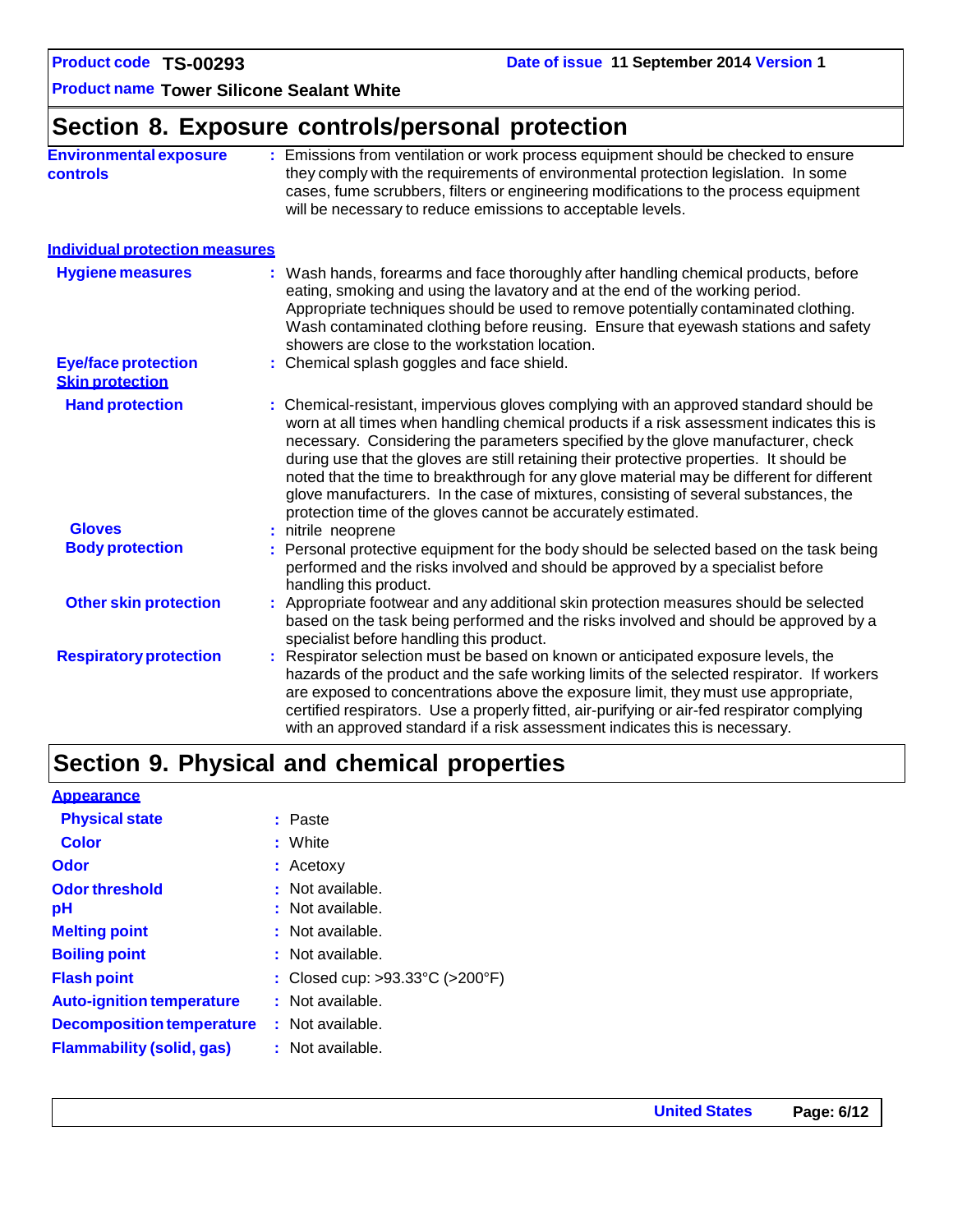**Product name Tower Silicone Sealant White**

# **Section 9. Physical and chemical properties**

| <b>Lower and upper explosive</b><br>(flammable) limits | : Not available.                                    |
|--------------------------------------------------------|-----------------------------------------------------|
| <b>Evaporation rate</b>                                | $\therefore$ 0.09 (butyl acetate = 1)               |
| <b>Vapor pressure</b>                                  | : 0 kPa (0 mm Hg) [room temperature]                |
| <b>Vapor density</b>                                   | : Not available.                                    |
| <b>Relative density</b>                                | $\colon 0$                                          |
| Density (lbs / gal)                                    | : 0                                                 |
| <b>Solubility</b>                                      | : Insoluble in the following materials: cold water. |
| <b>Partition coefficient: n-</b><br>octanol/water      | : Not available.                                    |
| <b>Viscosity</b>                                       | $: 1 - 10$ g/s                                      |
| <b>Volatility</b>                                      | : $7\%$ (v/v), $7\%$ (w/w)                          |
| % Solid. (w/w)                                         | : 93                                                |

# **Section 10. Stability and reactivity**

| <b>Hazardous decomposition</b><br><b>products</b>   | : Decomposition products may include the following materials: carbon monoxide, carbon dioxide,<br>smoke, oxides of nitrogen.                  |
|-----------------------------------------------------|-----------------------------------------------------------------------------------------------------------------------------------------------|
| Incompatible materials                              | : Keep away from the following materials to prevent strong exothermic reactions: oxidizing<br>agents, strong alkalis, strong acids.           |
| <b>Conditions to avoid</b>                          | : When exposed to high temperatures may produce hazardous decomposition products.<br>Refer to protective measures listed in sections 7 and 8. |
| <b>Possibility of hazardous</b><br><b>reactions</b> | : Under normal conditions of storage and use, hazardous reactions will not occur.                                                             |
| <b>Chemical stability</b>                           | : The product is stable.                                                                                                                      |
| <b>Reactivity</b>                                   | : No specific test data related to reactivity available for this product or its ingredients.                                                  |

# **Section 11. Toxicological information**

### **Information on toxicological effects**

| <b>Acute toxicity</b>                                   |                                                                                                                                                                                  |                |                            |                 |
|---------------------------------------------------------|----------------------------------------------------------------------------------------------------------------------------------------------------------------------------------|----------------|----------------------------|-----------------|
| <b>Product/ingredient name</b>                          | <b>Result</b>                                                                                                                                                                    | <b>Species</b> | <b>Dose</b>                | <b>Exposure</b> |
| Methylsilanetriyl Triacetate<br>Triacetoxyethylsilane   | LD50<br>Oral<br>LD50                                                                                                                                                             | Rat<br>Rat     | 2060 mg/kg<br>1.462 $g/kg$ |                 |
| <b>Titanium Dioxide</b>                                 | LD 50                                                                                                                                                                            | Rat            | $>10$ g/kg                 |                 |
| <b>Conclusion/Summary</b><br><b>Skin</b><br><b>Eyes</b> | : There are no data available on the mixture itself.<br>$\cdot$ There are no data available on the mixture itself.<br>$\cdot$ There are no data available on the mixture itself. |                |                            |                 |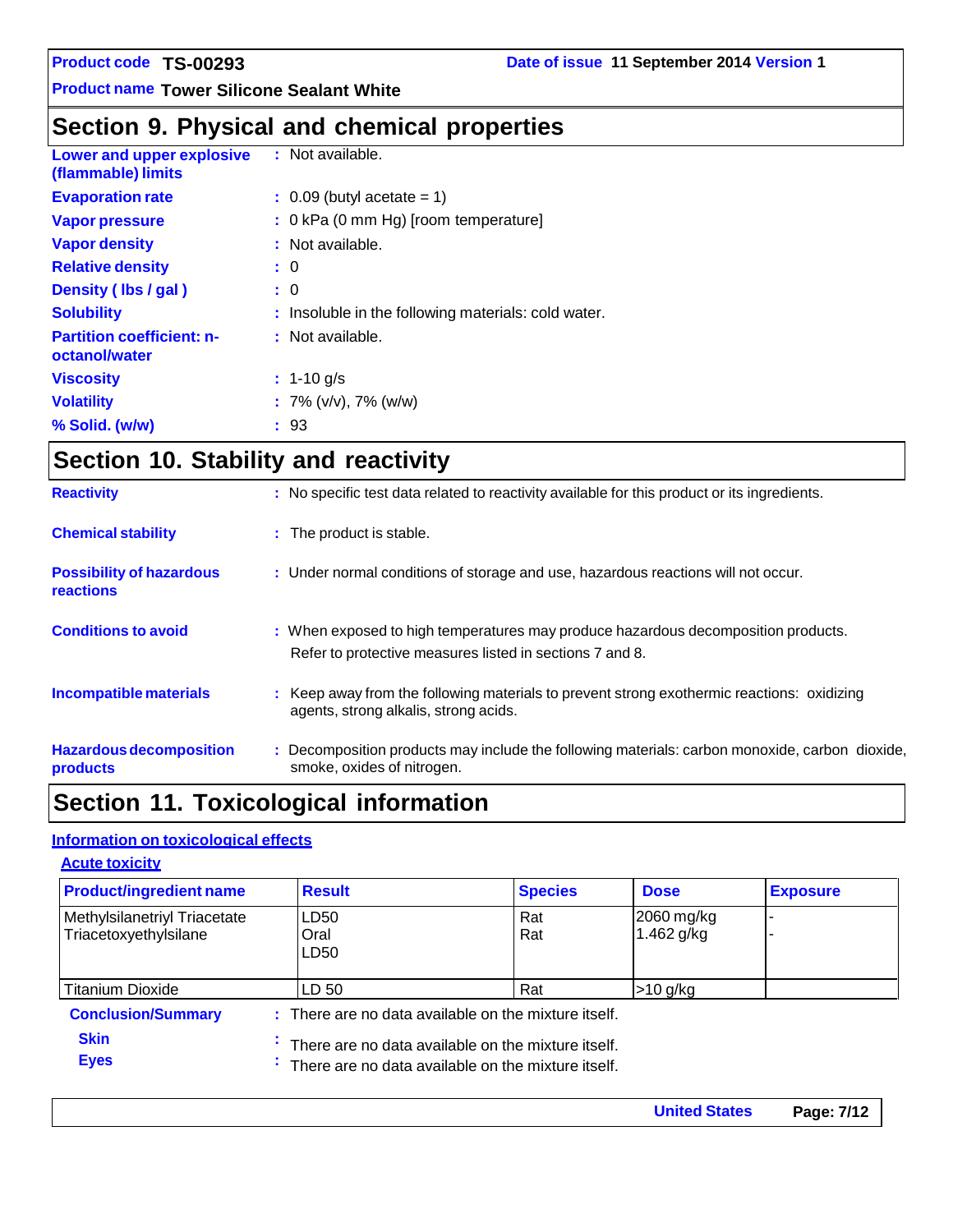**Product name Tower Silicone Sealant White**

### **Section 11. Toxicological information**

| <b>Respiratory</b>           | $:$ There are no data available on the mixture itself. |
|------------------------------|--------------------------------------------------------|
| <b>Sensitization</b>         |                                                        |
| <b>Conclusion/Summary</b>    |                                                        |
| <b>Skin</b>                  | $:$ There are no data available on the mixture itself. |
| <b>Respiratory</b>           | $:$ There are no data available on the mixture itself. |
| <b>Mutagenicity</b>          |                                                        |
| <b>Conclusion/Summary</b>    | : There are no data available on the mixture itself.   |
| <b>Carcinogenicity</b>       |                                                        |
| <b>Conclusion/Summary</b>    | TiO2 IARC 2B: No Data on Mixture itself<br>t.          |
| <b>Reproductive toxicity</b> |                                                        |
| <b>Conclusion/Summary</b>    | There are no data available on the mixture itself      |
| <b>Teratogenicity</b>        |                                                        |
| <b>Conclusion/Summary</b>    | There are no data available on the mixture itself.     |
|                              |                                                        |

#### **Specific target organ toxicity (single exposure)**

| <b>Name</b>                                        | <b>Category</b> |
|----------------------------------------------------|-----------------|
| Siloxanes and Silicones, di-Me, hydroxy-terminated | Category 3      |
| Methylsilanetriyl Triacetate                       | Category 3      |

#### **Specific target organ toxicity (repeated exposure)**

Not available.

**Target organs 1988 1998 :** Contains material which causes damage to the following organs: brain, central nervous system (CNS). Contains material which may cause damage to the following organs: upper respiratory tract, eyes.

#### **Aspiration hazard**

| <b>Name</b>                                  | <b>Result</b>                         |
|----------------------------------------------|---------------------------------------|
| Distillates (petroleum), hydrotreated middle | <b>ASPIRATION HAZARD - Category 1</b> |

#### **Information on the likely routes of exposure**

#### **Potential acute health effects**

| <b>Eye contact</b>           | : Causes serious eye damage.                                                              |
|------------------------------|-------------------------------------------------------------------------------------------|
| <b>Inhalation</b>            | : May cause respiratory irritation.                                                       |
| <b>Skin contact</b>          | : Causes severe burns. Defatting to the skin.                                             |
| <b>Ingestion</b>             | : Toxic if swallowed. May cause burns to mouth, throat and stomach.                       |
| Over-exposure signs/symptoms |                                                                                           |
| Eye contact                  | : Adverse symptoms may include the following:<br>pain<br>watering<br>redness              |
| <b>Inhalation</b>            | : Adverse symptoms may include the following:<br>respiratory tract irritation<br>coughing |
|                              |                                                                                           |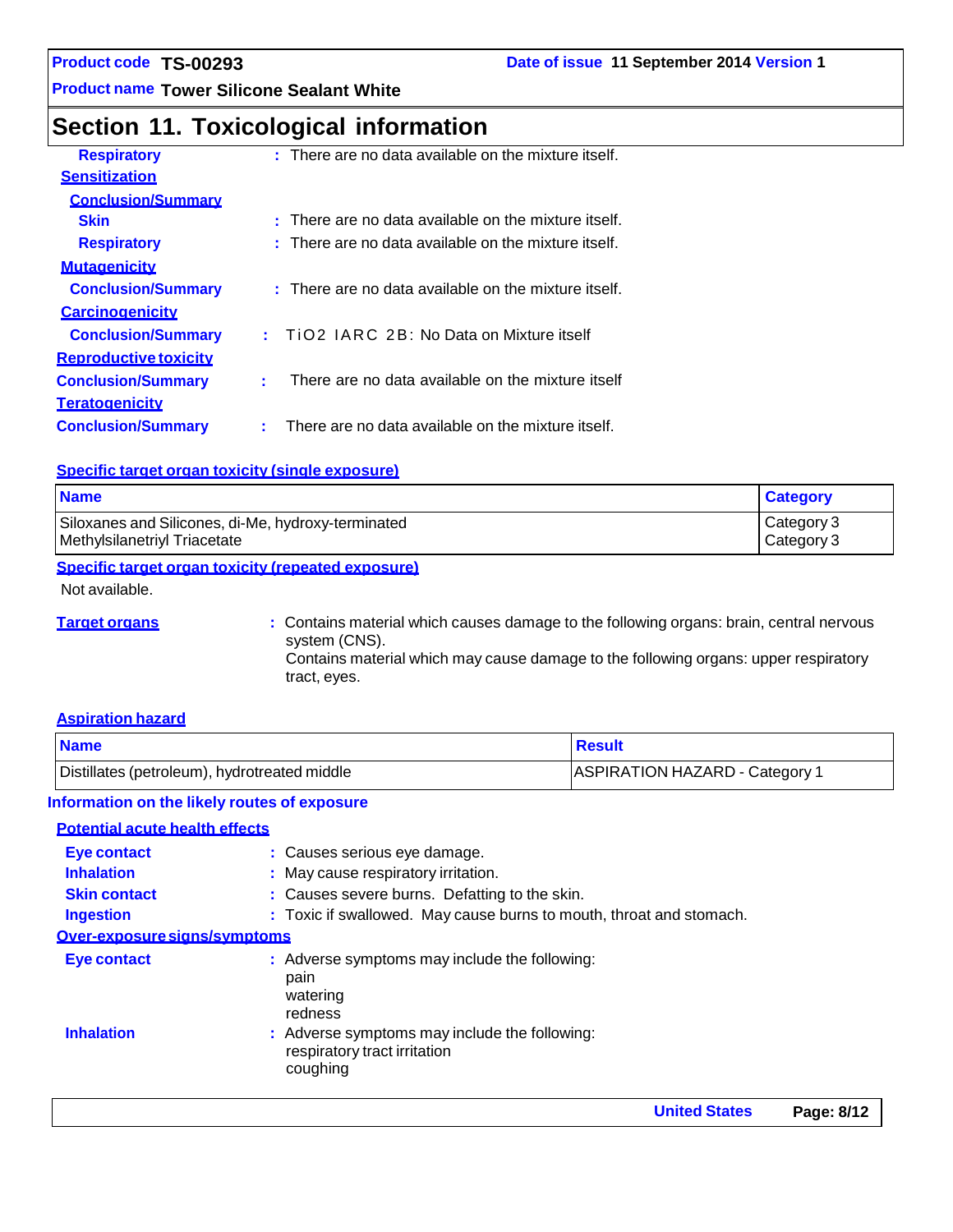**Product name Tower Silicone Sealant White**

# **Section 11. Toxicological information**

| <b>Skin contact</b>                     |                                                     | : Adverse symptoms may include the following:                                            |                                                                                                                                                                                                                                                                                                                                                                                                                                                                                                                                                                                                                                                                                                                                                                                                                                                                                                                                                                                           |  |  |
|-----------------------------------------|-----------------------------------------------------|------------------------------------------------------------------------------------------|-------------------------------------------------------------------------------------------------------------------------------------------------------------------------------------------------------------------------------------------------------------------------------------------------------------------------------------------------------------------------------------------------------------------------------------------------------------------------------------------------------------------------------------------------------------------------------------------------------------------------------------------------------------------------------------------------------------------------------------------------------------------------------------------------------------------------------------------------------------------------------------------------------------------------------------------------------------------------------------------|--|--|
|                                         |                                                     | pain or irritation                                                                       |                                                                                                                                                                                                                                                                                                                                                                                                                                                                                                                                                                                                                                                                                                                                                                                                                                                                                                                                                                                           |  |  |
|                                         |                                                     | redness<br>dryness                                                                       |                                                                                                                                                                                                                                                                                                                                                                                                                                                                                                                                                                                                                                                                                                                                                                                                                                                                                                                                                                                           |  |  |
|                                         |                                                     | cracking                                                                                 |                                                                                                                                                                                                                                                                                                                                                                                                                                                                                                                                                                                                                                                                                                                                                                                                                                                                                                                                                                                           |  |  |
|                                         |                                                     | blistering may occur                                                                     |                                                                                                                                                                                                                                                                                                                                                                                                                                                                                                                                                                                                                                                                                                                                                                                                                                                                                                                                                                                           |  |  |
| <b>Ingestion</b>                        |                                                     | : Adverse symptoms may include the following:                                            |                                                                                                                                                                                                                                                                                                                                                                                                                                                                                                                                                                                                                                                                                                                                                                                                                                                                                                                                                                                           |  |  |
|                                         |                                                     | stomach pains                                                                            |                                                                                                                                                                                                                                                                                                                                                                                                                                                                                                                                                                                                                                                                                                                                                                                                                                                                                                                                                                                           |  |  |
|                                         |                                                     | Delaved and immediate effects and also chronic effects from short and long term exposure |                                                                                                                                                                                                                                                                                                                                                                                                                                                                                                                                                                                                                                                                                                                                                                                                                                                                                                                                                                                           |  |  |
| <b>Conclusion/Summary</b>               |                                                     | inhalation and dermal routes of exposure and eye contact.                                | : There are no data available on the mixture itself. Exposure to component solvent vapor<br>concentrations in excess of the stated occupational exposure limit may result in adverse<br>health effects such as mucous membrane and respiratory system irritation and adverse<br>effects on the kidneys, liver and central nervous system. Symptoms and signs include<br>headache, dizziness, fatigue, muscular weakness, drowsiness and, in extreme cases,<br>loss of consciousness. Solvents may cause some of the above effects by absorption<br>through the skin. There is some evidence that repeated exposure to organic solvent<br>vapors in combination with constant loud noise can cause greater hearing loss than<br>expected from exposure to noise alone. Ingestion may cause nausea, diarrhea and<br>vomiting. This takes into account, where known, delayed and immediate effects and<br>also chronic effects of components from short-term and long-term exposure by oral, |  |  |
| <b>Short term exposure</b>              |                                                     |                                                                                          |                                                                                                                                                                                                                                                                                                                                                                                                                                                                                                                                                                                                                                                                                                                                                                                                                                                                                                                                                                                           |  |  |
| <b>Potential immediate</b><br>effects   |                                                     | : There are no data available on the mixture itself.                                     |                                                                                                                                                                                                                                                                                                                                                                                                                                                                                                                                                                                                                                                                                                                                                                                                                                                                                                                                                                                           |  |  |
| <b>Potential delayed effects</b>        |                                                     | : There are no data available on the mixture itself.                                     |                                                                                                                                                                                                                                                                                                                                                                                                                                                                                                                                                                                                                                                                                                                                                                                                                                                                                                                                                                                           |  |  |
| Long term exposure                      |                                                     |                                                                                          |                                                                                                                                                                                                                                                                                                                                                                                                                                                                                                                                                                                                                                                                                                                                                                                                                                                                                                                                                                                           |  |  |
| <b>Potential immediate</b><br>effects   |                                                     | : There are no data available on the mixture itself.                                     |                                                                                                                                                                                                                                                                                                                                                                                                                                                                                                                                                                                                                                                                                                                                                                                                                                                                                                                                                                                           |  |  |
| <b>Potential delayed effects</b>        |                                                     | : There are no data available on the mixture itself.                                     |                                                                                                                                                                                                                                                                                                                                                                                                                                                                                                                                                                                                                                                                                                                                                                                                                                                                                                                                                                                           |  |  |
| <b>Potential chronic health effects</b> |                                                     |                                                                                          |                                                                                                                                                                                                                                                                                                                                                                                                                                                                                                                                                                                                                                                                                                                                                                                                                                                                                                                                                                                           |  |  |
| <b>General</b>                          |                                                     | dermatitis.                                                                              | Prolonged or repeated contact can defat the skin and lead to irritation, cracking and/or                                                                                                                                                                                                                                                                                                                                                                                                                                                                                                                                                                                                                                                                                                                                                                                                                                                                                                  |  |  |
| <b>Carcinogenicity</b>                  |                                                     | No known significant effects or critical hazards.                                        |                                                                                                                                                                                                                                                                                                                                                                                                                                                                                                                                                                                                                                                                                                                                                                                                                                                                                                                                                                                           |  |  |
| <b>Mutagenicity</b>                     |                                                     | : No known significant effects or critical hazards.                                      |                                                                                                                                                                                                                                                                                                                                                                                                                                                                                                                                                                                                                                                                                                                                                                                                                                                                                                                                                                                           |  |  |
| <b>Teratogenicity</b>                   | : No known significant effects or critical hazards. |                                                                                          |                                                                                                                                                                                                                                                                                                                                                                                                                                                                                                                                                                                                                                                                                                                                                                                                                                                                                                                                                                                           |  |  |
| <b>Developmental effects</b>            | : No known significant effects or critical hazards. |                                                                                          |                                                                                                                                                                                                                                                                                                                                                                                                                                                                                                                                                                                                                                                                                                                                                                                                                                                                                                                                                                                           |  |  |
| <b>Fertility effects</b>                | : No known significant effects or critical hazards. |                                                                                          |                                                                                                                                                                                                                                                                                                                                                                                                                                                                                                                                                                                                                                                                                                                                                                                                                                                                                                                                                                                           |  |  |
| <b>Numerical measures of toxicity</b>   |                                                     |                                                                                          |                                                                                                                                                                                                                                                                                                                                                                                                                                                                                                                                                                                                                                                                                                                                                                                                                                                                                                                                                                                           |  |  |
| <b>Acute toxicity estimates</b>         |                                                     |                                                                                          |                                                                                                                                                                                                                                                                                                                                                                                                                                                                                                                                                                                                                                                                                                                                                                                                                                                                                                                                                                                           |  |  |
| <b>Route</b>                            |                                                     |                                                                                          | <b>ATE value</b>                                                                                                                                                                                                                                                                                                                                                                                                                                                                                                                                                                                                                                                                                                                                                                                                                                                                                                                                                                          |  |  |
| Oral                                    |                                                     |                                                                                          | 120.9 mg/kg                                                                                                                                                                                                                                                                                                                                                                                                                                                                                                                                                                                                                                                                                                                                                                                                                                                                                                                                                                               |  |  |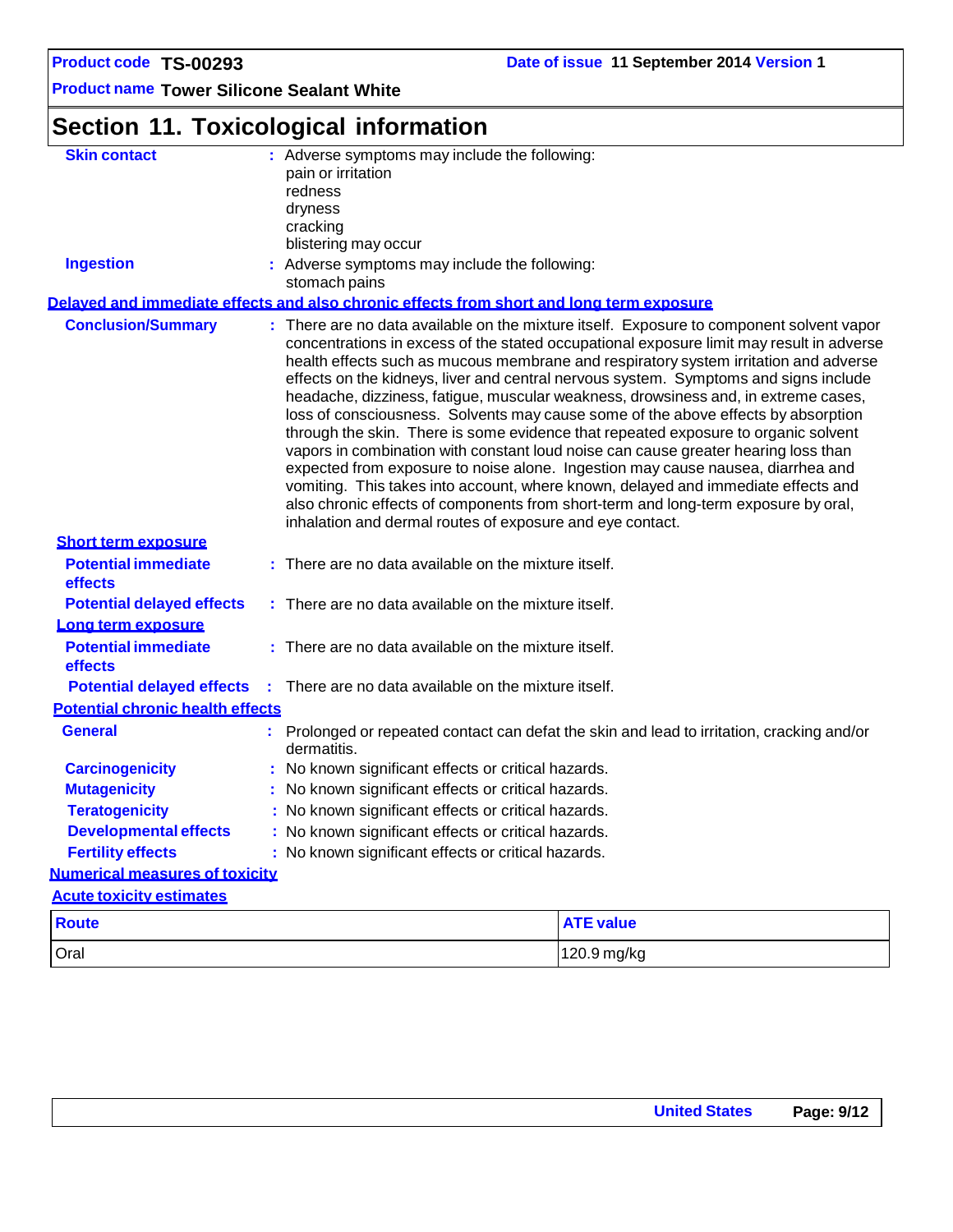# **Section 12. Ecological information**

#### **Toxicity**

Not available.

#### **Persistence and degradability**

Not available.

#### **Bioaccumulative potential**

Not available.

#### **Mobility in soil**

**Soil/water partition coefficient** (K<sub>oc</sub>)

**:** Not available.

# **Section 13. Disposal considerations**

| <b>Disposal methods</b> | : The generation of waste should be avoided or minimized wherever possible. Disposal<br>of this product, solutions and any by-products should at all times comply with the<br>requirements of environmental protection and waste disposal legislation and any<br>regional local authority requirements. Dispose of surplus and non-recyclable products<br>via a licensed waste disposal contractor. Waste should not be disposed of untreated to<br>the sewer unless fully compliant with the requirements of all authorities with jurisdiction.<br>Waste packaging should be recycled. Incineration or landfill should only be considered<br>when recycling is not feasible. This material and its container must be disposed of in a<br>safe way. Care should be taken when handling emptied containers that have not been<br>cleaned or rinsed out. Empty containers or liners may retain some product residues. |
|-------------------------|---------------------------------------------------------------------------------------------------------------------------------------------------------------------------------------------------------------------------------------------------------------------------------------------------------------------------------------------------------------------------------------------------------------------------------------------------------------------------------------------------------------------------------------------------------------------------------------------------------------------------------------------------------------------------------------------------------------------------------------------------------------------------------------------------------------------------------------------------------------------------------------------------------------------|
|                         | Avoid dispersal of spilled material and runoff and contact with soil, waterways, drains<br>and sewers.                                                                                                                                                                                                                                                                                                                                                                                                                                                                                                                                                                                                                                                                                                                                                                                                              |

**Disposal should be in accordance with applicable regional, national and local laws and regulations.**

**Refer to Section 7: HANDLING AND STORAGE and Section 8: EXPOSURE CONTROLS/PERSONAL PROTECTION for additional handling information and protection of employees. Section 6. Accidental release measures**

### **14. Transport information**

|                                                                                  | <b>DOT</b>      | <b>IMDG</b>            | <b>IATA</b>            |
|----------------------------------------------------------------------------------|-----------------|------------------------|------------------------|
| <b>UN number</b>                                                                 | Not regulated.  | Not regulated.         | Not regulated.         |
| <b>UN proper shipping</b><br>name                                                |                 |                        |                        |
| <b>Transport hazard class</b><br>(e <sub>s</sub> )                               |                 |                        |                        |
| <b>Packing group</b>                                                             |                 |                        |                        |
| <b>Environmental hazards</b> No.<br><b>Marine pollutant</b><br><b>substances</b> | Not applicable. | No.<br>Not applicable. | No.<br>Not applicable. |

**United States Page: 10/12**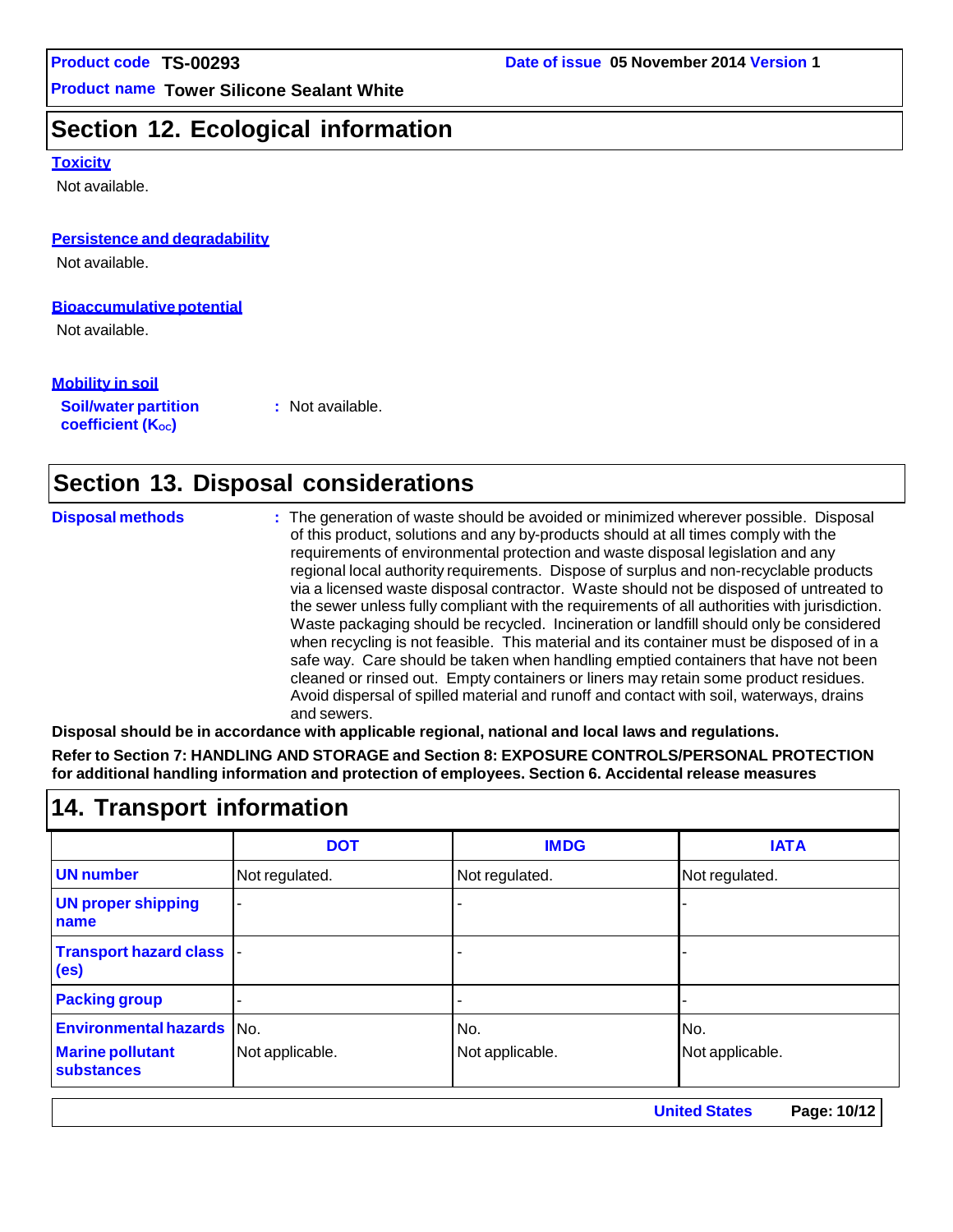### **14. Transport information**

### **Additional information**

- **DOT :** None identified.
- **IMDG :** None identified.
- **IATA :** None identified.

**Special precautions for user : Transport within user's premises:** always transport in closed containers that are upright and secure. Ensure that persons transporting the product know what to do in the event of an accident or spillage.

### **Section 15. Regulatory information**

| United States inventory (TSCA 8b):         | All components are listed or exempted.                                                   |
|--------------------------------------------|------------------------------------------------------------------------------------------|
| <b>Australia inventory (AICS)</b>          | : All components are listed or exempted.                                                 |
| <b>Canada inventory (DSL)</b>              | : All components are listed or exempted.                                                 |
| <b>China inventory (IECSC)</b>             | : All components are listed or exempted.                                                 |
| <b>Europe inventory (REACH)</b>            | : Please contact your supplier for information on the inventory status of this material. |
| <b>Japan inventory (ENCS)</b>              | : Not determined.                                                                        |
| Korea inventory (KECI)                     | : All components are listed or exempted.                                                 |
| <b>New Zealand (NZIoC)</b>                 | : All components are listed or exempted.                                                 |
| <b>Philippines</b><br>(PICCS)<br>inventory | : All components are listed or exempted.                                                 |
| <b>United States</b>                       |                                                                                          |
| <b>U.S. Federal regulations</b>            |                                                                                          |

**SARA 302/304**

**SARA 304 RQ :** Not applicable.

**Composition/information on ingredients**

No products were found.

#### **SARA 311/312**

**Classification :** Immediate (acute) health hazard

**Composition/information on ingredients**

| <b>Name</b>                                           | <b>Fire</b><br>hazard | <b>Sudden</b><br><b>release of</b><br><b>pressure</b> | <b>Reactive</b> | <b>Immediate</b><br>(acute)<br>health<br>hazard | <b>Delayed</b><br>(chronic)<br>health<br>hazard |
|-------------------------------------------------------|-----------------------|-------------------------------------------------------|-----------------|-------------------------------------------------|-------------------------------------------------|
| Siloxanes and Silicones, di-Me,<br>hydroxy-terminated | No.                   | No.                                                   | No.             | Yes.                                            | No.                                             |
| Distillates (petroleum), hydrotreated<br>middle       | No.                   | No.                                                   | No.             | Yes.                                            | No.                                             |
| Methylsilanetriyl Triacetate                          | No.                   | No.                                                   | No.             | Yes.                                            | No.                                             |
| Triacetoxyethylsilane                                 | No.                   | No.                                                   | No.             | Yes.                                            | No.                                             |
| <b>Titanium Dioxide</b>                               | <b>NO</b>             | <b>NO</b>                                             | <b>NO</b>       | <b>NO</b>                                       | Yes                                             |

**United States Page: 11/12**